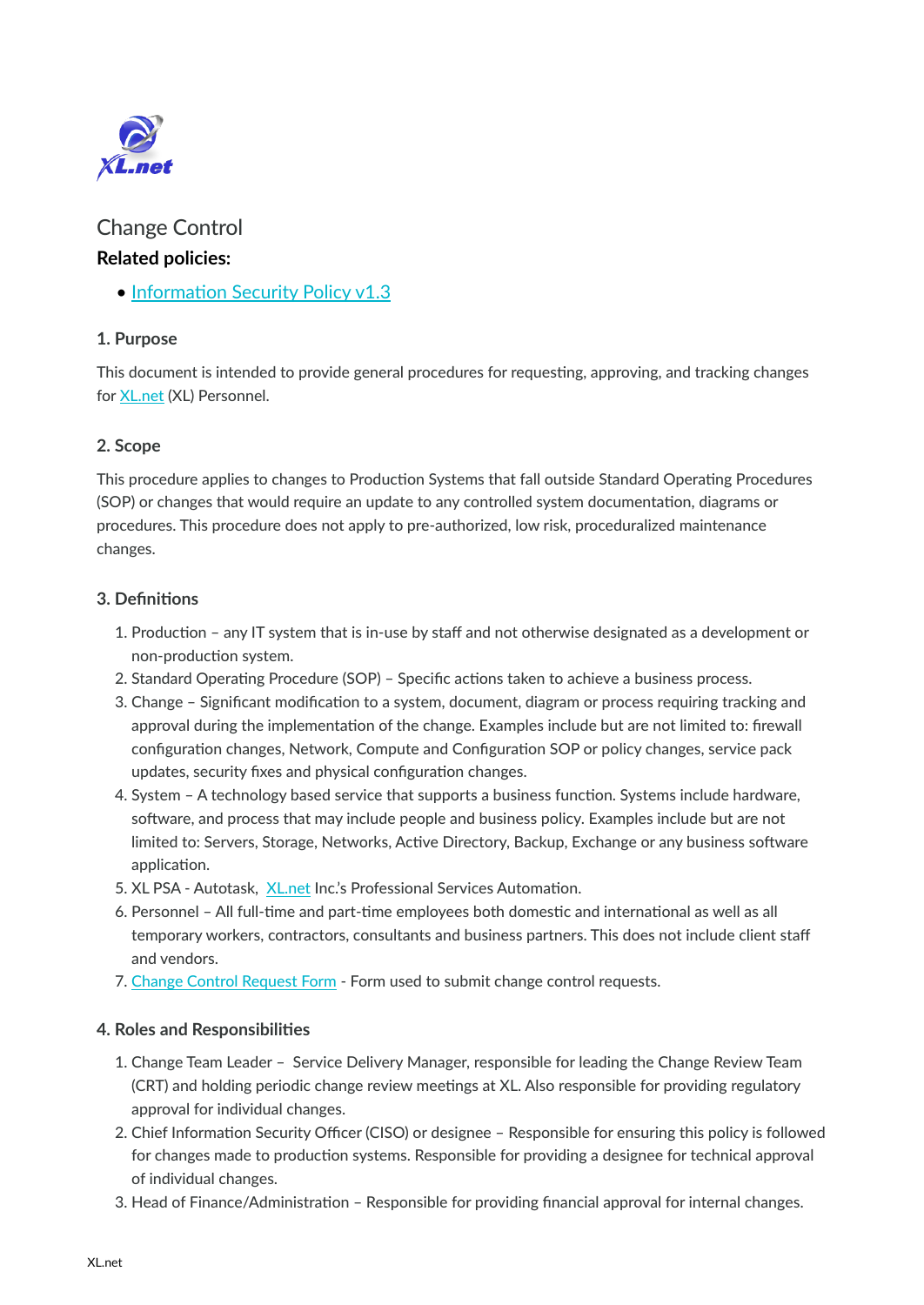- 4. System Analyst (SA) Responsible for coordinating change windows for individual changes.
- 5. [XL.net](http://XL.net) Technology Officer (XLTO) SA's backup contact point with [XL.net](http://XL.net) for approvals. Responsible for providing financial and regulatory approval for client changes.
- 6. All [XL.net](http://XL.net) Personnel Responsible for requesting changes needed to production systems and refraining from making undocumented changes to Production Systems.
- 7. Requestor Responsible for submitting a Change Control Request Form or generating the Change Control (CC) ticket in XL PSA, identify persons, SMEs, etc. responsible for updating related documentation & diagrams.
- 8. SMEs (Subject Matter Expert) Responsible for providing technical input for detailed change plans.
- 9. Change Implementer Responsible for writing the pre change testing plan, post change testing plan and the back-out plan then getting required approvals before implementing the change and implementing the change.
- 10. Security Manager Responsible for reviewing all change requests that involve internet facing services, firewalls, back-ups and disaster recovery.

#### **5. References**

- 1. [ISO 9000](http://www.iso.org/iso/iso_9000)  Quality Management
- 2. [NIST 800-53](http://csrc.nist.gov/publications/nistpubs/800-53-rev4/sp800-53r4_summary.pdf)  Security and Privacy Controls for Federal Information Systems and Organizations.
- 3. [PCI-DSS](https://www.pcisecuritystandards.org/security_standards/)  Payment Card Industry Data Security Standards.
- 4. [Quality Manual](https://wiki.xl.net:808/index.php/Process_for_Process)  Internal [XL.net](http://XL.net) document describing the policy requirements for this procedure.
- 5. [Accountability Chart](https://drive.google.com/open?id=0B7KpClX4r0zzMWM0YmU1N2EtMjRjNi00YzYwLWJjMWItMzU1OTliZTlkOGJj)  Internal naming convention of roles at [XL.net](http://XL.net) following EOS Traction model as a replacement for an organizational chart.

#### **Create the Change Request**

Create the Change Request in XL PSA or by filling out Change Control Request Form which will generate a XL PSA Change Request Ticket. Be as descriptive as possible about the change including timing, criticality and steps involved.

## 2 Change Team Leader reviews

The Change Team Leader reviews the change and confirms that the ticket is correctly entered with sufficient detail and that approvers are set correctly.

#### 3 Change Implementer

The Change Implementer for the system being changed in step 2 then fills in the detailed specification for the change including the detailed steps for executing a back-out plan, update the associated change control ticket in the change control queue and has the plan reviewed by applicable SME(s).



Weekly Change Review Meeting